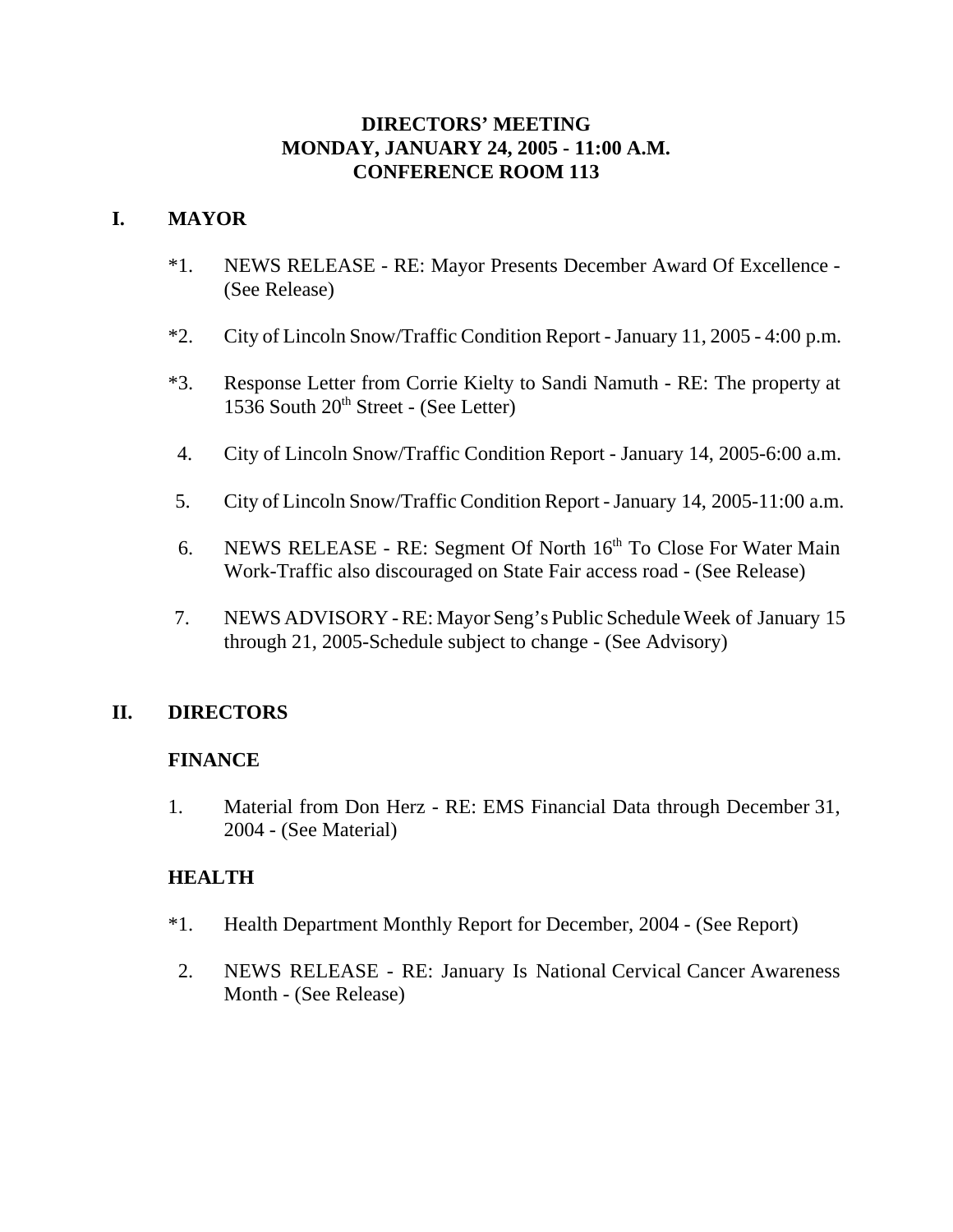## **PLANNING**

- \*1. Letter from Douglas O. Emery, Postmaster to Ray Hill RE: Bill #05-2, Special Building Address for Talent Plus Supplement to Factsheet - (See Letter)
- 2. Planning Department Newsletter Issue #12 January 2005.

### **PUBLIC WORKS & UTILITIES DEPARTMENT**

 $*1.$  Response E-Mail from Thomas Shafer to Joyce Coppinger - RE: The 33<sup>rd</sup> Street Rehabilitation Project - (See E-Mail)

#### **URBAN DEVELOPMENT**

1. Material from Wynn Hjermstad - RE: Additional information on the redevelopment of  $48<sup>th</sup> \& ^{\circ}$  "O" Streets - (See Material)

### **WEED CONTROL AUTHORITY**

1. Combined Weed Program - City of Lincoln - December 2004 Monthly Report.

## **WOMEN'S COMMISSION**

1. NEWS RELEASE - RE: Booklet Helps Track Medical Information - Lincoln/Lancaster Women's Commission publishes health care information in three languages - (See Release)

#### **III. CITY CLERK**

1. Letter from City Clerk Joan Ross to Danny E. Walker - RE: Register to Speak-4th Street Fiasco - (See Letter)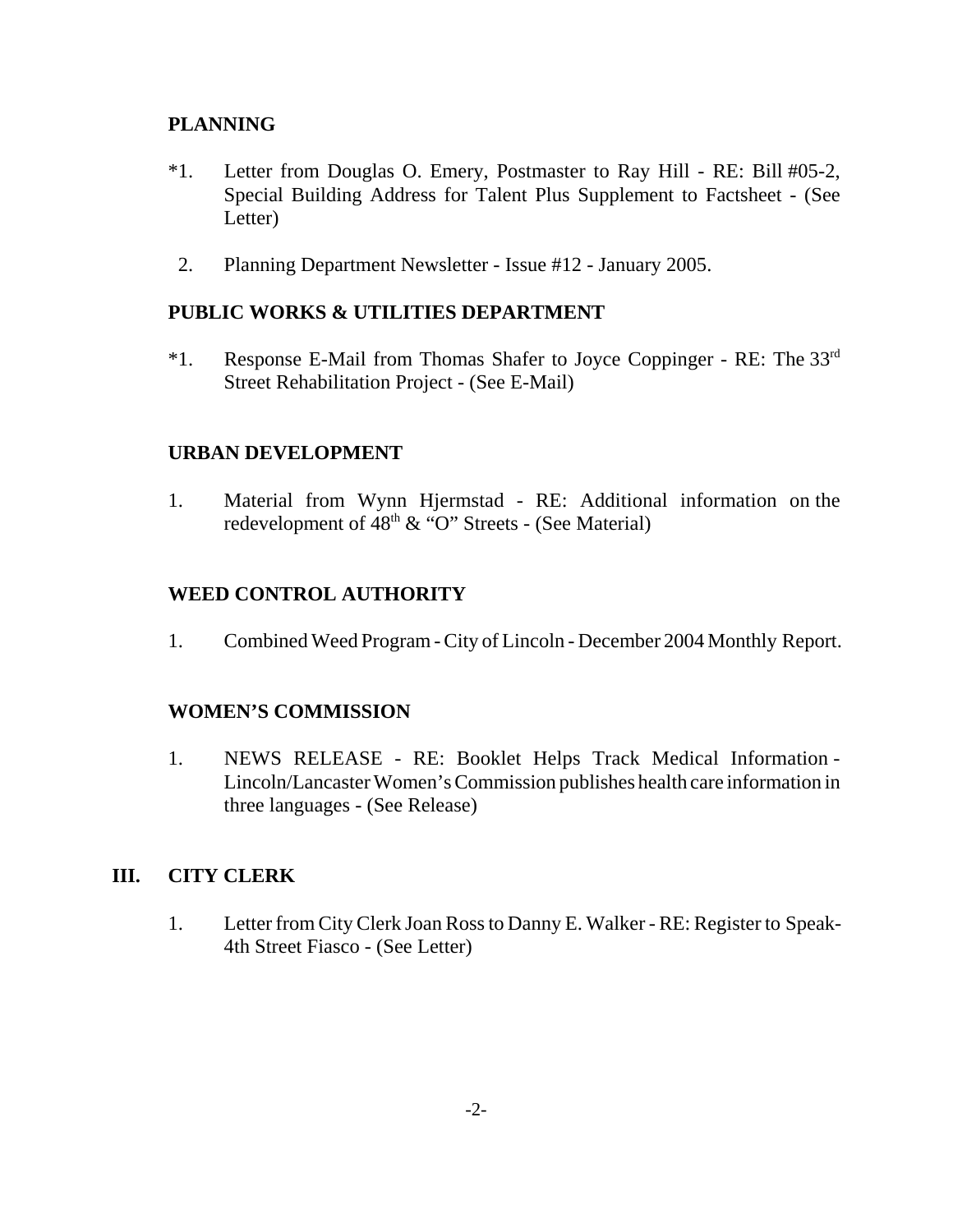### **IV. COUNCIL**

### **A. COUNCIL REQUESTS/CORRESPONDENCE**

### **JONATHAN COOK**

1. Request to Public Works & Utilities Department - RE: Snow plowed onto sidewalks repeatedly (RFI#122 - 01/11/05)

### **ANNETTE McROY**

1. Request to Don Herz, Finance Director - RE: Wheel Tax Rates (RFI#162- 01/11/05). — **1.) SEE RESPONSE FROM DON HERZ, FINANCE DIRECTOR RECEIVED ON RFI#162 - 01/20/05.** 

## **V. MISCELLANEOUS**

- **\***1. E-Mail from Kim Schwaninger RE: Smoking ban nonsense (See E-Mail)
- \*2. E-Mail from Fred Zarate RE:  $48<sup>th</sup>$  & "O" Redevelopment plan (Council received copies on 1/10/05 during Council Meeting)(See E-Mail)
- \*3. Letter from Larry G. Potratz, Executive Director, Lincoln Housing Authority RE: Airport West Subarea Plan -(Council received copies on 1/10/05 at Directors' Meeting) (See Letter)
- 4. E-Mail RE: The Smoking ban (See E-Mail)
- 5. Material from Attorney Craig D. Wittstruck, Anderson, Creager & Wittstruck, P.C. - RE: Risky's, Inc., - Special Permit Application #04065 - (Copy of Material on file in the City Council Office.)
- 6. E-Mail from Marilee Johnson RE:  $48<sup>th</sup> \& ^{\circ}$  'O'' Street (See E-Mail)
- 7. E-Mail from Peter Katt RE: Antelope Valley (See E-Mail)